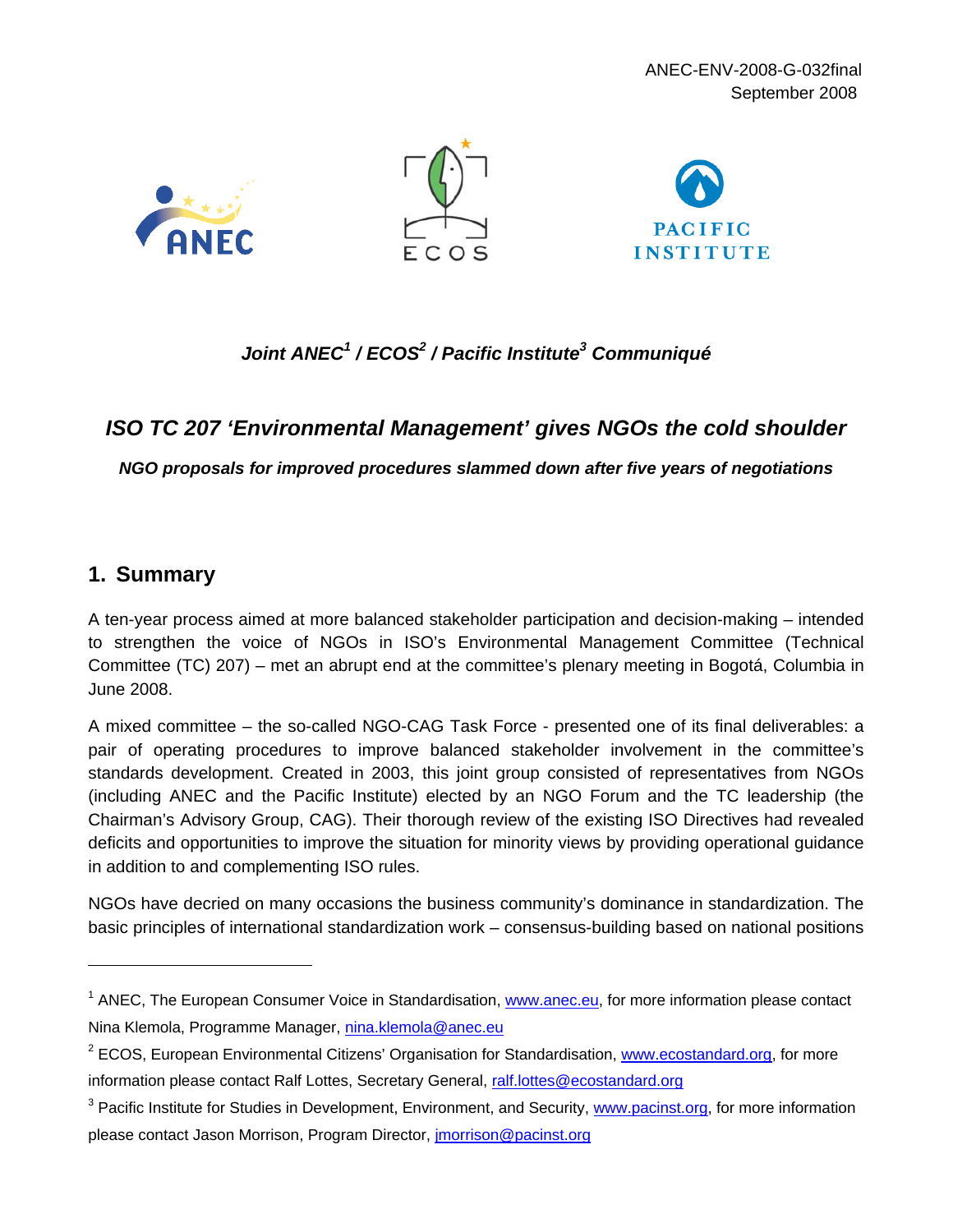– suggest that standards are based on broad support by all parties concerned. But the actual work is dominated by the business community which has the most to gain from influencing the content of the standards, and which has the resources available to participate. NGOs' minority positions at the national level (if present at all) are often "filtered" by the system: although their direct participation at the international level is possible, such "liaison organizations" have few rights.

The two operating procedures developed by the Task Force were intended to improve this. One addresses liaison organizations (international or broadly-based regional organizations that participate in TCs, such as ANEC and ECOS), while the other facilitates more balanced stakeholder participation and decision-making in standards development. The proposals were based on procedures recently approved in another ISO group working in the field of "Social Responsibility" (ISO WG SR), a subject quite close to environmental management. Both proposals, if adopted, would have improved to some extent the rights and position of NGOs and other minorities. The ISO Central Secretariat considered these draft procedures in conformity with the ISO Directives.

These documents met with opposition, mainly from several national standards bodies, particularly from the bigger European ones which had declared their fundamental disagreement to the process at its onset and subsequently took the lead in opposing it. As a result the documents, which represented numerous years of work, were rejected out of hand accompanied by an empty expression of appreciation for the substantial efforts of the Task Force.

As a gesture, an alternative to the operating procedures was suggested: an "NGO Contact Group" advising the committee chair on NGO matters. The chair would be in control of the Contact Group's composition and activities (the details are not yet clear), it cannot be accepted as an alternative to the objectivity of the rejected procedures.

The Bogotá meeting should be considered as a crushing defeat for consumer and environmental interests in standardization and its outcomes will not serve to enhance the faith of NGOs in the process. ANEC, ECOS, and the Pacific Institute stress our strong disappointment and disapproval at these developments. The three organizations call upon the ISO leadership to take action to ensure that the positive developments introduced in the context of ISO's work on social responsibility will be broadened to cover all ISO TC work in similar areas of fundamental public interest.

# **2. Background**

Both consumer and environmental NGOs have long wrangled with the issue of business dominance and the marginalization of public interests in standardization. Decision-making is based on the principle of national consensus building and forwarding national "consensus" positions to the international level, claiming that all stakeholder positions have been adequately reflected. However, frequently this is not the case. Typically national mirror committees are primarily composed of business representatives, with NGO and other public interest representatives either in a minority position or not represented at all. Hence, the national "consensus position" is often little more than a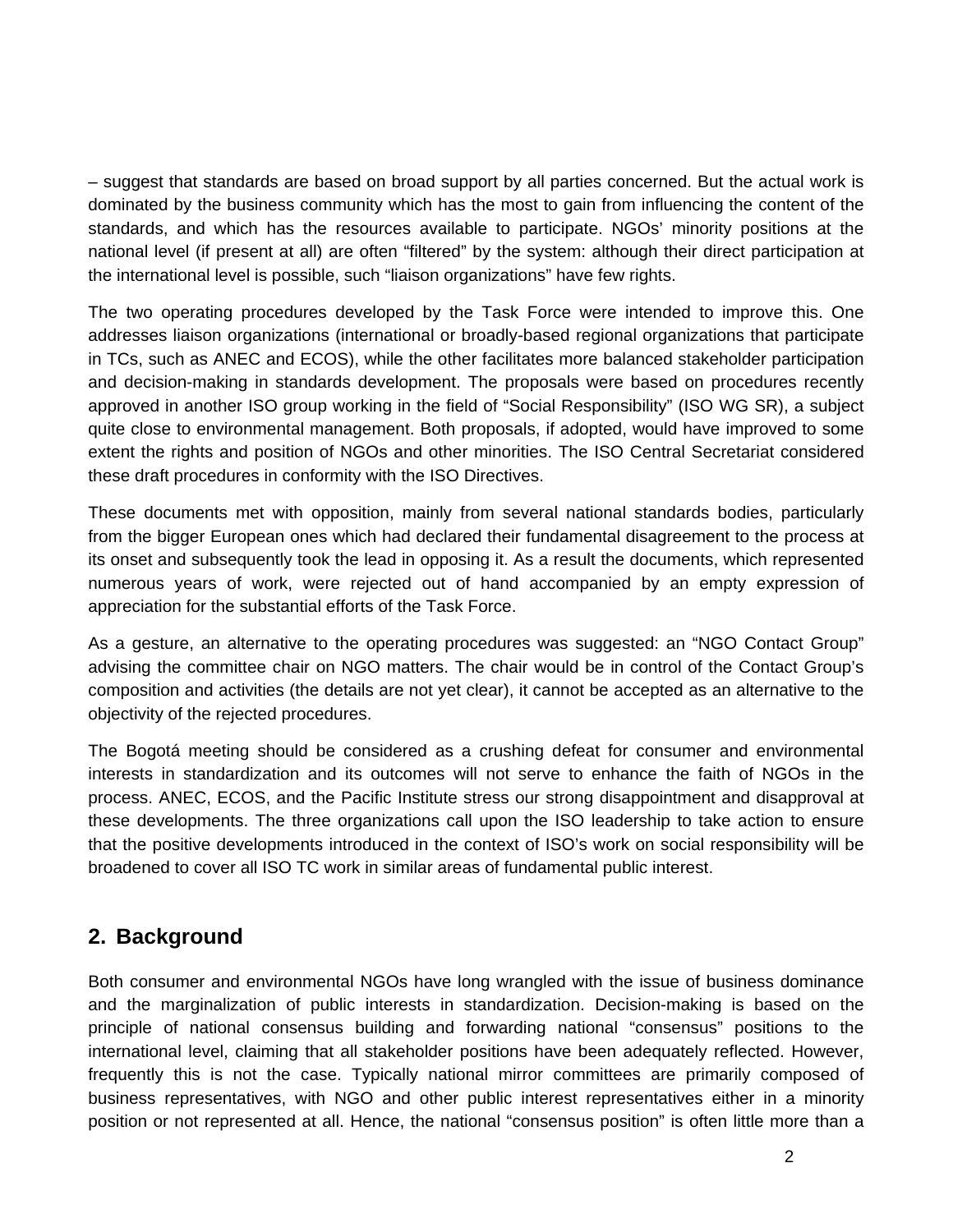business perspective in disguise. In addition, national standards bodies are free to choose the composition of their delegations which are typically primarily composed of business interests. As far as ISO TC 207 is concerned, business means primarily industry coupled with environmental consultants and certifiers.

# **3. Alternative approaches**

As a result of the mistrust of the NGO community concerning the traditional procedural rules of standardization, a different route was chosen when ISO initiated work in the field of social responsibility (SR). This ISO project relies on a stakeholder-based approach. Six different stakeholder categories are defined: industry, consumers, government, labour, NGO, SSRO (Service, Support, Research and Others). A national standards body can nominate only one person per stakeholder category to the Working Group (WG). All expert members of the WG act in a personal capacity and can express their (stakeholder) perspective. The stakeholders form caucuses which hold meetings along with WG meetings and develop joint positions on certain key issues (e.g. whether a working document should be upgraded to a higher level). It should be noted that the ISO WG SR falls back to the traditional standardization procedures once the document leaves the working-draft level and reaches higher-document stages. From this point in time, only national positions can be forwarded to the Working Group, with experts at the international level continuing to incorporate comments in revisions to the standard.

Several operational procedures have been developed in support of the ISO SR process. Due to the lack of resources of some stakeholders, these procedures have not yet led to a fully balanced representation in the WG SR in practice, but there is broad agreement that they constitute a major improvement compared to the traditional way of ISO standards-making. Two of these procedures formed the basis of the documents prepared by the ISO TC 207 NGO-CAG Task Force.

There are a number of institutions which have developed procedures following a multi-stakeholder decision-making process, such as those under the umbrella of the International Social and Environmental Labeling Alliance (ISEAL, e.g. Forest Stewardship Council, Social Accountability International, Fairtrade Labelling Organizations International, etc.). They enjoy a generally higher level of support among civil society representatives than ISO committees following the national (businessled) consensual process.

# **4. ISO TC 207 NGO-CAG TF**

After several years of debate on NGO issues within the TC, a document entitled "Increasing the Effectiveness of NGO Participation in ISO TC207<sup>n4</sup> was agreed upon by NGO representatives in 2003.

<sup>&</sup>lt;sup>4</sup> See: http://www.pacinst.org/inni/NGOParticipation/N28Final.pdf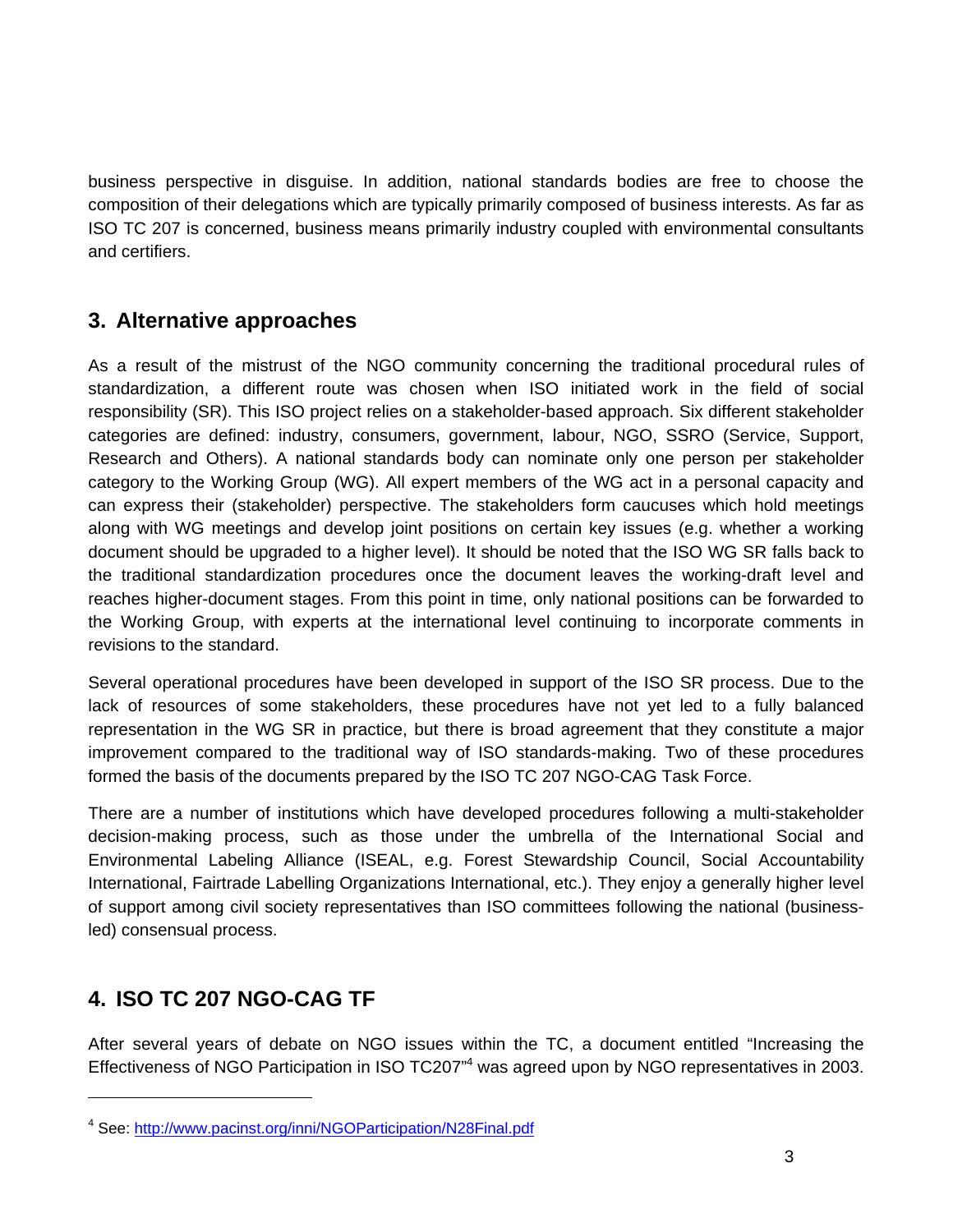It outlined major difficulties of NGO participation in ISO standardization and called for complementing ISO procedural rules with specific measures to strengthen the NGO voice. This document was the starting point for the work of the NGO-CAG TF created in the same year. It consisted of four NGO representatives and four members of the committee's governing body (dubbed the CAG) and was chaired by the Pacific Institute, U.S..

This TF came up with a work plan which contained several proposals. The most important being the following:

*Proposal 1: TC207 should assign the Task Force responsibility for reviewing the areas of the ISO Directives that pertain to stakeholder involvement, and subsequent to the review, for developing operational guidance for TC207 in ways of improving its stakeholder involvement.* 

This proposal achieved an approval rate of 81% of the committee's member bodies when balloted in 2004, with opposition from seven countries, including the biggest European countries.

# **4.1. Review of ISO Directives and recommendations**

Subsequently, an analysis of the ISO Directives was carried out, led by the ANEC representative. This analysis showed numerous shortcomings and inconsistencies in the ISO procedural rules, including the definition of one of the key concepts of standardization work – the consensus principle. Its definition – absence of "sustained opposition" – implies a broad agreement of all parties involved. However, it is nowhere explained what precisely "sustained opposition" is and how it can be expressed. The positions of liaison organizations are of minor relevance in this context, as they do not have any formal means to express consent or dissent. However, the ISO Directives also provide that "technical committees and subcommittees shall seek the full and, if possible, formal backing of the organizations having liaison A status" (those participating at the TC or SC level) – without giving any detailed guidance when and how this should be done.

This discussion paper also identified possible complementary provisions not in conflict with the ISO Directives. The key recommendations for operational guidance were:

# **4.1.1. Consensus building**

- A written procedure regarding how TC 207 participants can formally express a "sustained opposition" or "substantial objections" vis-à-vis the ISO Directives (e.g., simply by indicating this in the relevant section of the written comments or when verbal comments are made).
- A clear statement that this procedure is meant to be used by P-members and liaison organizations.
- A statement that all substantial objections are to be treated equally irrespective of their origin and that an effort should be made by the TC's or relevant subgroup's leadership to resolve all conflicts as far as possible.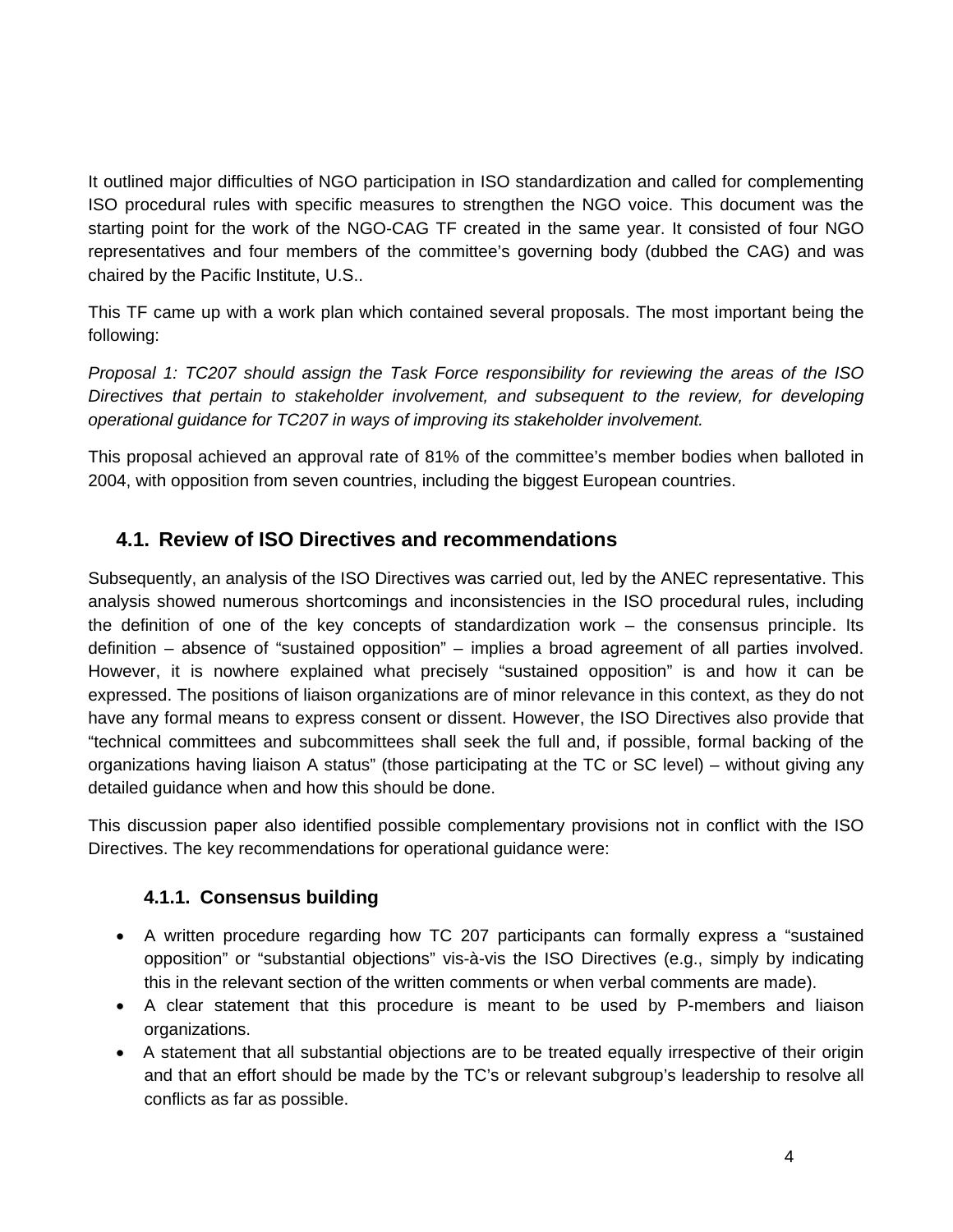### **4.1.2. Balanced representation – national input and decision-making in the ISO structure (TC, SC, WG, and other groups)**

- Guidance on current practice regarding stakeholder involvement at the national level (ongoing activity of the NGO-CAG TF).
- Guidance on communication of minority (e.g., stakeholder) positions not covered by national positions during enquiries on draft standards. (Such communications would be circulated at the international level for informational purposes.)
- A stakeholder categorization scheme that can be used to track stakeholder participation at TC 207-related meetings (ongoing activity of the NGO-CAG TF).
- Guidance on stakeholder composition for national delegations to ISO/TC 207 and its working parties taking into account the stakeholder categories as defined in the NGO-CAG Task Force's *Guidance on Stakeholder Categories in ISO/TC 207.*<sup>5</sup>
- Operational procedures for WGs on how to identify different stakeholder needs and how to achieve an outcome of the discussions which is as balanced as reasonably possible.
- Guidance on the composition of the ISO TC 207 CAG and any other existing advisory group with respect to the balance of interests.

## **4.1.3. The role of liaisons**

- The introduction of an indicative (informal) voting procedure for A-liaisons regarding preliminary work items, approval of new work items, draft standards, and resolutions.
- The requirement that the negative indicative votes of A-liaisons are resolved in an equally conscientious manner as negative votes of NSOs.
- The requirement that any decision of the TC is reviewed in case of a significant number of negative indicative votes from A-liaisons.
- A-liaisons to receive CDs, DISs, FDISs for comment and the compilation of comments following the enquiries.

# **4.1.4. Appeals**

- Establishment of an informal conflict resolution mechanism that does not involve the Chief Executive Officer of ISO and would stay strictly within TC 207.
	- o Such mechanism could be accessed by all P-members and A-liaisons.
	- o It would cover only substantive objections to draft standards which have been notified during enquiries on draft standards (CD, DIS) and resolutions.

<sup>&</sup>lt;sup>5</sup> The ISO WG SR has defined six categories of stakeholders: Consumers, Government, Industry, Labour, NGO and Other (renamed in Service, support, research and others). It is recommended that national delegations consist of one person per stakeholder group. If a stakeholder group does not want to make use of the right to be represented in the WG, another stakeholder group may fill in, but there is a maximum of two representatives per stakeholder group.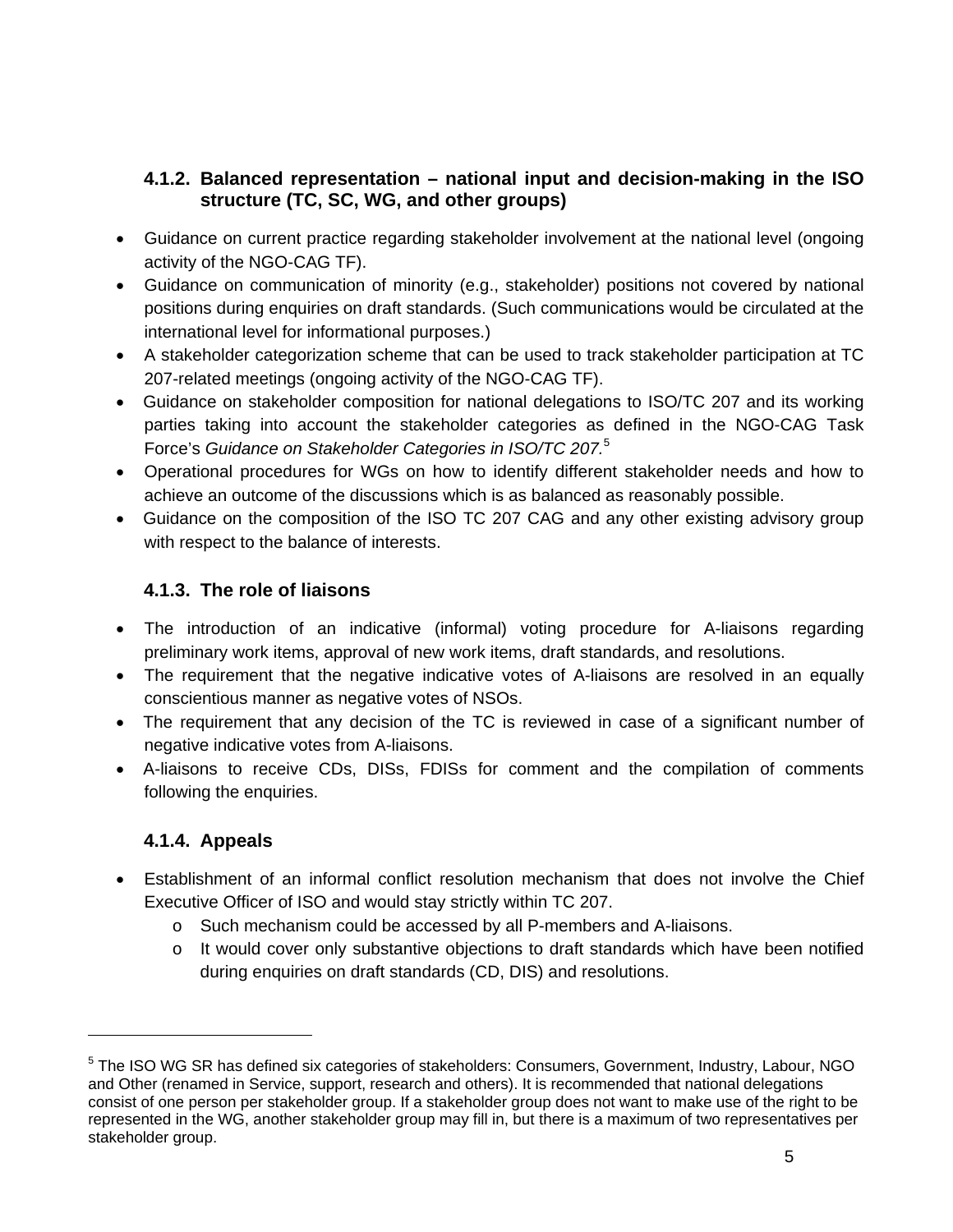o It could work at the levels of the WGs, the SCs, and the TCs by establishing small dispute arbitration panels.

The NGO-CAG TF approved this document in early 2006. The recommendations for operational guidance and the analysis of ISO rules were circulated to ISO TC 207 members in April 2007 (document ISO TC 207 N806).

Based on this document, the TF elaborated two operational procedures for some of the aspects identified above.

# **4.2. Suggested operational procedures**

The two suggested operational procedures were based on their ISO WG SR counterparts and have gone through a consultation procedure where some of the elements were already eliminated prior to the Bogotá meeting (such as the appeal mechanism). Further deletions and amendments were made during the meeting hoping that it would satisfy some of the opponents. Unfortunately this was not the case, despite the fact that the ISO Central Secretariat confirmed that they are in compliance with ISO Directives (as were their ISO WG SR counterparts).

## **4.2.1. Operating procedure to improve balanced stakeholder participation**

The main elements of this procedure were:

- Registration of standardization meeting participants including their affiliation (national standardization body or liaison, stakeholder category, developing or developed country) and provision of participation statistics using the categories above.
- Creation of an "Advisory Group on Balanced Participation" (AGBP) to monitor regional and stakeholder balance in standards-development activities and to help address imbalances.
- Obligation of Working Group Convenors to assess differences along stakeholder or regional lines and to take them into consideration in the consensus building process.
- Consideration of optional measures to improve stakeholder balance.

## **4.2.2. Operating Procedure on Liaison A and D Organizations**

The main elements of this procedure were:

- Rules for the application of and criteria for potential liaison A and D organizations (the latter operating at the Working Group level only).
- Review and assessment of the applications against the criteria.
- Decision-making process on approval of liaisons.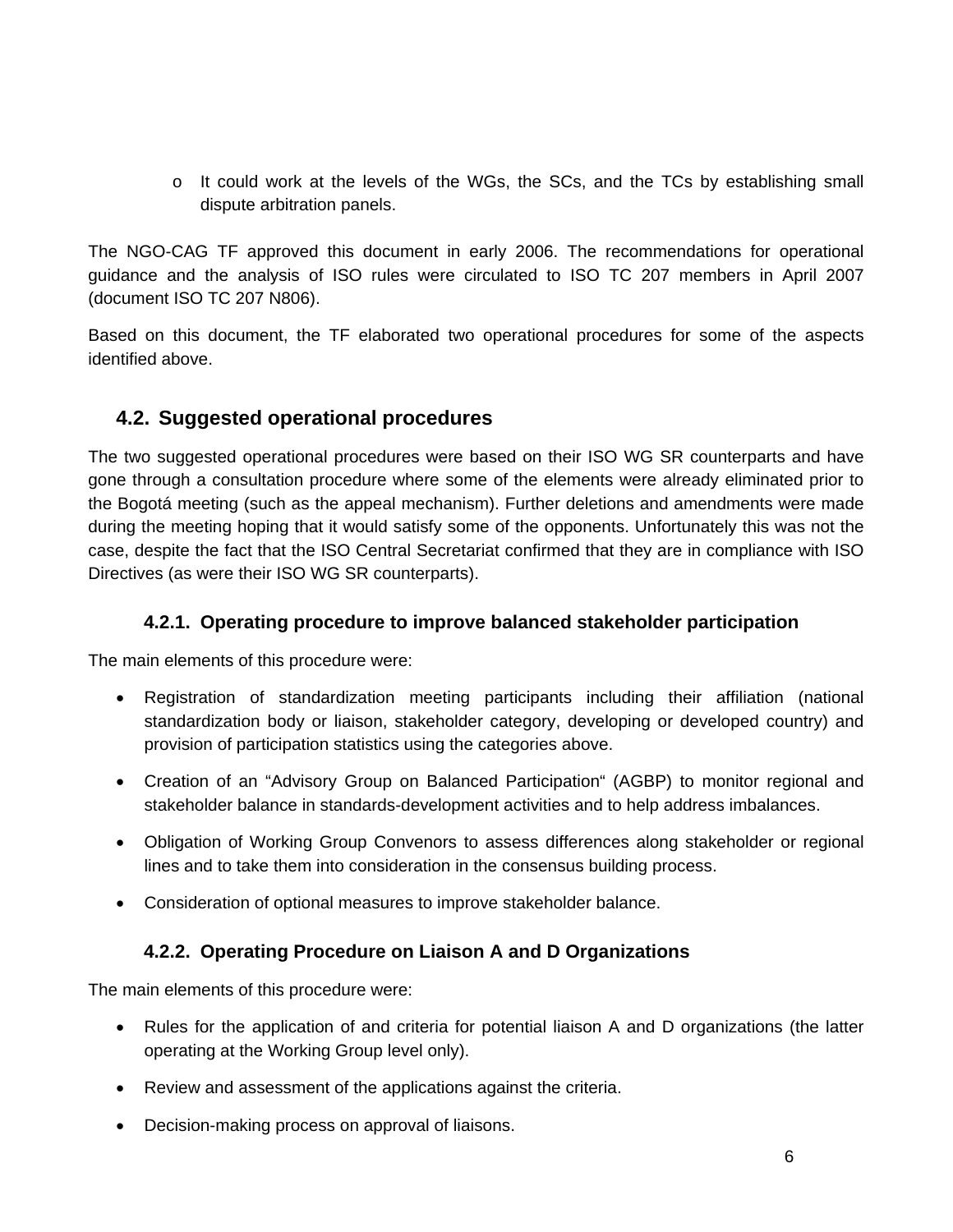- Review of liaison arrangements and revocation.
- Provisions for full and, if possible, formal backing of the organizations having liaison A status for CD, DIS, FDIS, and any other document subject to an approval procedure.
- Request for an explicit indication of support for the relevant document.
- Provision of a summary table clearly indicating the level of support on each document from each liaison A organization.
- Consideration of the level of support among all liaison A organizations in decision-making.
- (The proposal for an informal appeal mechanism was deleted before the Bogotá meeting.)

These suggested provisions (for further details please see the attached procedures) were quite moderate compared to approved rules for the ISO WG SR, which go so far as to require that only one person by stakeholder category is allowed to join the group and where six stakeholder groups have been created: consumers, government, industry, labour, NGOs, SSRO (Service, Support, Research, and Others).

# **5. The Bogotá meeting 2008**

At the June 2008 meetings it became clear that those who had opposed this process from the very onset were vigorously fighting the committee's adoption of the culmination of ten years of NGO-related discussions and the key output of four years of work of the NGO-CAG TF. The Task Force's efforts to further dilute the draft procedures based on input provided at a mid-week workshop on the procedures did not help. Subsequently, the designated new chair of the TC decided – based on advice from several CAG members – not to submit the papers to a plenary discussion. It is debatable whether this decision was correct in formal terms. In fact, the NGO-CAG TF was charged by the TC to come up with procedural proposals. From that perspective, the TC should have had a chance to debate the outcome of the efforts and the document should have been progressed to a ballot after the meeting. Instead, the chair suggested creating an "NGO Contact Group" advising the chair on NGO matters. However, this alternative has been rejected by the remaining NGOs participating in the committee as an untenable substitute for the proposed operational procedures. Nevertheless, the plenary expressed support for the proposed way forward.

At a higher level, the Bogotá meeting demonstrated tangibly that when it comes to actual standards development, ISO is not fulfilling its strategic policy commitment to ensure broad and meaningful public-interest participation in advancing its goal of developing standards for a sustainable world. Until and unless ISO takes more meaningful steps to implement this commitment, we question whether it is the appropriate forum to develop international standards in support of broader public policies.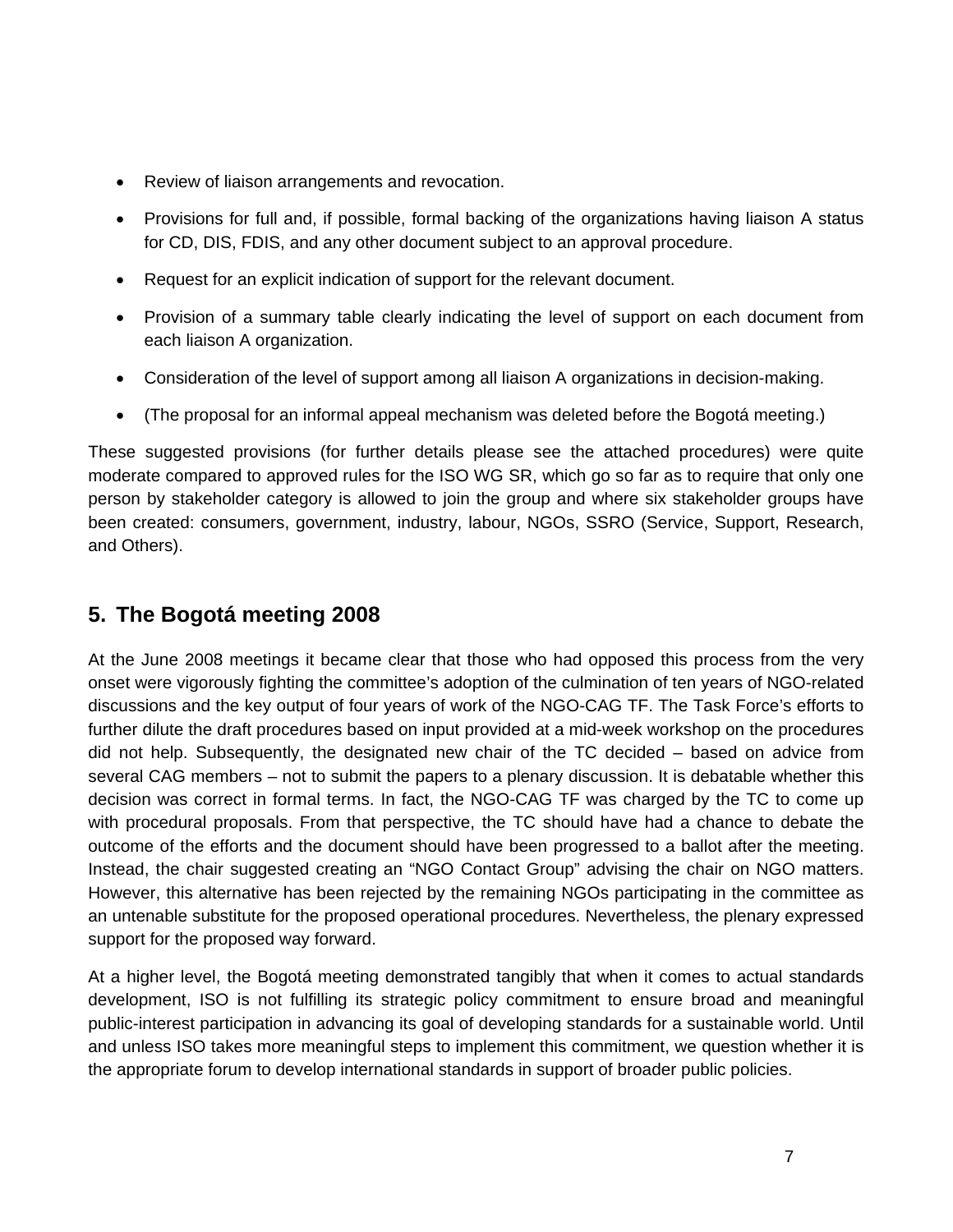We believe the ISO leadership and governance bodies must take action to ensure a genuine balance of stakeholders in the process of standards-development and decision-making. This should be a prerequisite for the development of international standards in support of public policies.

#### *About the organisations*

**ANEC** is the European consumer voice in standardisation, representing and defending consumer interests in the process of standardisation and conformity assessment, as well as in policy and legislation related to standardisation. Our aim is a high level of consumer protection. ANEC was set up in 1995 as an international non-profit association under Belgian law, and represents consumer organisations from the European Union Member States and the European Free Trade Association (EFTA) countries. For more information, please visit www.anec.eu

**ECOS**, the European Environmental Citizens' Organisation for Standardisation (asbl), represents 21 member organisations (8 European umbrella organisations and 13 national environmental NGOs*)*. ECOS was founded in 2001 as a non-profit association under Belgian law to integrate environmental considerations in standard-setting. Its activities range from measurement standards for pollutants in air, water and soil over nanotechnologies, GMOs to EMS, product standards and energy efficiency in buildings and appliances*.* Besides it represents environmental NGOs in the implementation process of the EU's Eco-design of Energy using products ("EuP") Directive. For more information, please visit www.ecostandard.org

**Pacific Institute for Studies in Development, Environment, and Security**, established in 1987, is a non-profit policy research and advocacy center based in Oakland, California. Since its inception, the Institute has aimed to generate fundamental change in how threats to sustainability are perceived and solved. The organisation uses science, economics, and consensus-building to create analytical tools and practical solutions that take issues out of the realm of ideology and into the realm of real world action. Our innovative approaches help to protect and restore the environment, create and enhance economic benefits, and treat all segments of society fairly. These 3Es—environment, economy, and equity—provide guidance and balance to our efforts. For more information, please visit www.pacinst.org.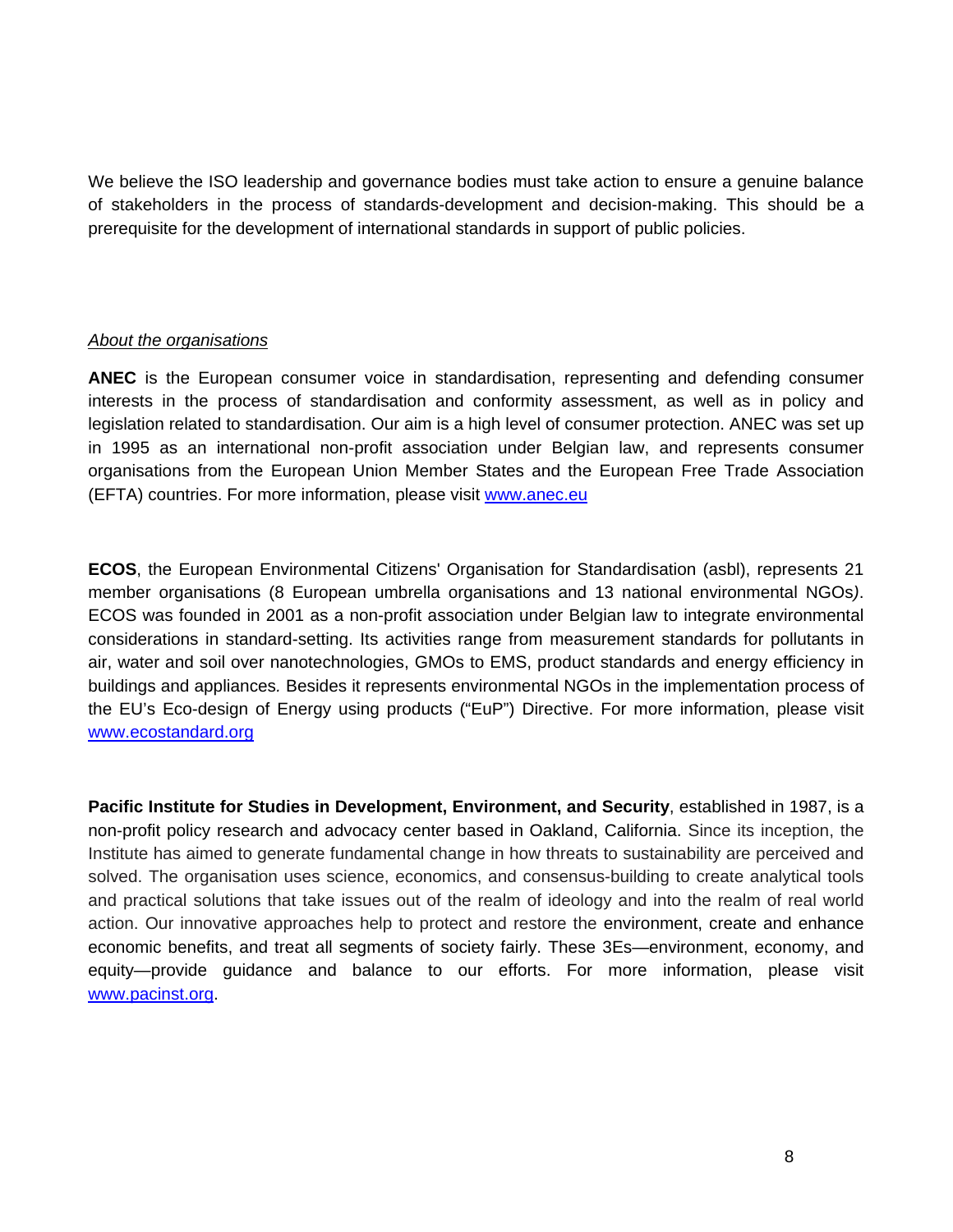### **ANNEX**

#### **Preamble to operational procedures to improve stakeholder involvement in ISO TC 207**

1. The ISO 14000 series of standards on environmental management developed by ISO/TC 207 is aimed at providing tools in support of sustainable development and has the potential for significant public policy implications. For the credibility and worldwide support it is of great importance that these standards are developed in an open and transparent process that allows for the involvement of a wide range of stakeholders. The ISO Directives provide a sound basis for that process. Both the *ISO Strategic Plan* and the *ISO Code of Ethics* address the importance of making sure that public interest groups are adequately involved in ISO's standardization activities where relevant.

2. In the ISO system and in accordance with the ISO Code of Ethics, the member bodies play a key role in organizing the multi-stakeholder consultation process at the national level as a basis for providing the national input in the ISO 14000 standards development process. Part of this is taking appropriate measures to facilitate the participation of consumers and other affected parties from civil society, SME's and public authorities. The member bodies have the responsibility for nominating experts at the working group level and establishing national delegations to SC and TC meetings taking into account all relevant interests at the national level.

3. In addition to this nationally-based input in the development of the ISO 14000 standards, direct participation of international organizations representing specific stakeholder perspectives contributes to the level of support for these standards.

4. ISO Strategic Plan 2005 – 2010 aims at providing standards for a sustainable world, and one of the key objectives is ensuring the adequate involvement of interested and affected stakeholders in ISO's work and processes.

5. Based on and fully recognizing the above mentioned processes and responsibilities and with a view to advancing the strategic intents of ISO and of the technical committee itself, ISO/TC 207 has developed the following operational procedures to further improve the stakeholder involvement in the development of the ISO 14000 series. These operational procedures in no way restrict the authorities and roles of the TC 207 member bodies but provide additional guidance within the scope of the ISO Directives to assist Working Group Convenors and the technical officers of the Technical Committee to facilitate enhancement of stakeholder involvement. By doing so, ISO/TC 207 also wishes to contribute to the overall aims and policies of ISO in its pursuit of recognition as the leading platform for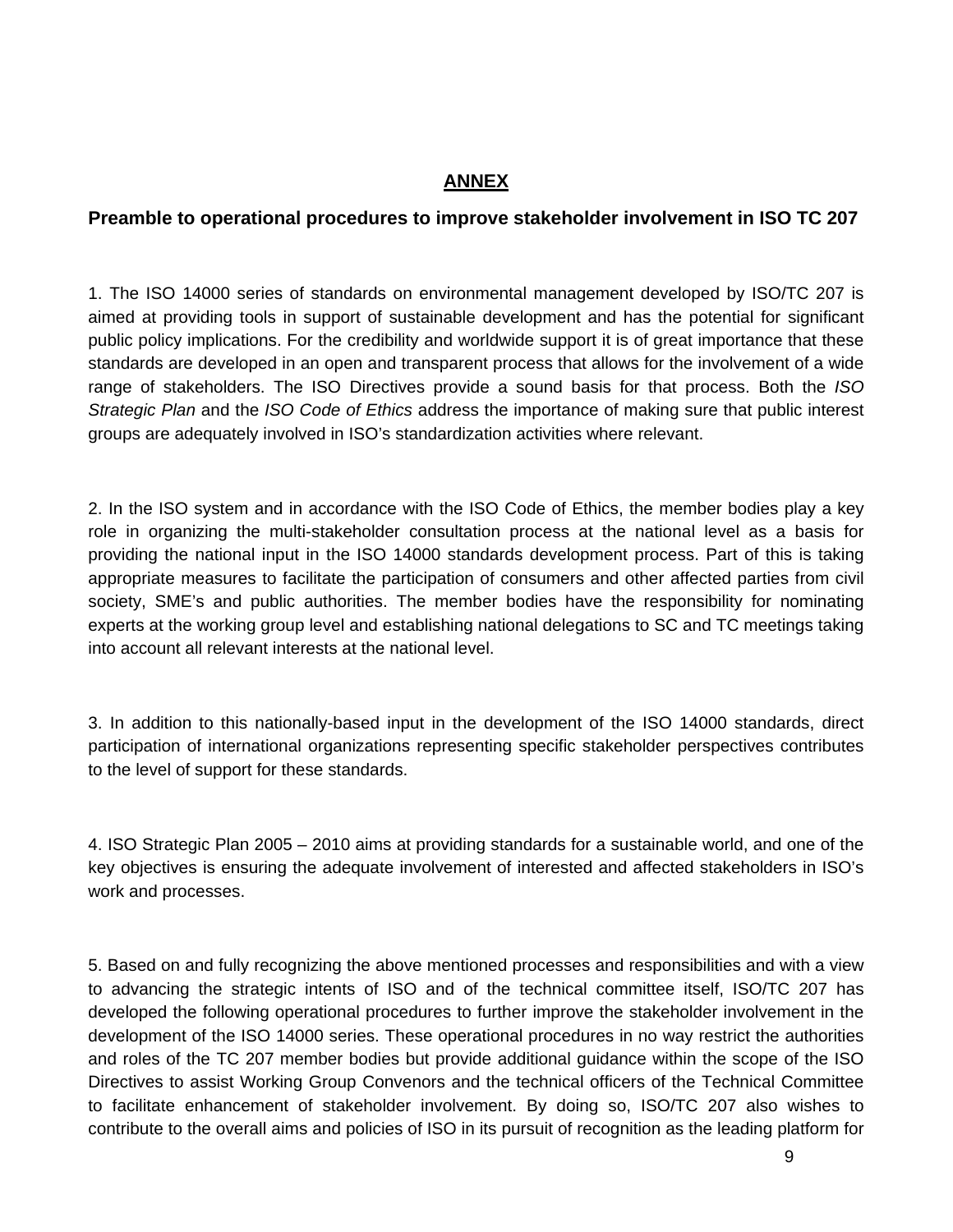the development of globally and market relevant International Standards, and in that way contributing to a more efficient and sustainable world economy.

### **Operating procedure to improve balanced stakeholder participation**

1. The WG Convenors should keep an up-to-date register of all national and liaison experts, including information on their experts' affiliated national member body/liaison organization, stakeholder category, and whether they come from a developing or developed country. A summary of this information shall be made publicly available (i.e. statistics of stakeholder category and affiliation to a developed or developing country) upon request.

2. The TC Chair and WG Convenors should after every meeting prepare an attendance list of all national and liaison experts, including information on their affiliated national member body/liaison organization, stakeholder category, and whether they come from a developing or developed country. A summary of this information shall be made publicly available (i.e. statistics of stakeholder category and affiliation to a developed or developing country) upon request.

3. A small Technical Committee-level Advisory Group on Balanced Participation (AGBP) shall be formed within the TC 207 Chairman's Advisory Group. Consisting of one person per stakeholder category and the Chair of the Developing Countries Contact Group (DCCG), the AGBP will assist the TC Chair and Secretary monitor the extent to which regional and stakeholder balance in standards development activities at the working group level is being achieved. The AGBP may also serve as an informal liaison mechanism between the TC leadership and other members of the Committee's respective stakeholder categories as well as members of the DCCG. Membership of the AGBP will be determined by invitation of the TC Chair.

4. The TC Chair and Secretary shall, in cooperation with the AGBP, review stakeholder and regional balance at regular intervals and decide if and how to address imbalances. Temporary stakeholder and regional imbalances shall not restrict progress in the standards development activities at the working group level, but all reasonable attempts should be made to achieve balance over the long term.

5. A precondition for any balanced decision making in standards development is the identification of the differences of stakeholder and regional perspectives where they exist. Thus as part of their convening function and understanding when consensus has been achieved, WG Convenors should undertake to assess whether particular policy and/or standards content-related issues are the source of differences along stakeholder or regional lines.

6. There are a wide range of approaches through which stakeholder balance can be improved, including:

a. encourage nomination of experts from the under-represented stakeholder group(s) or regions to join the standards development work at the working levels ;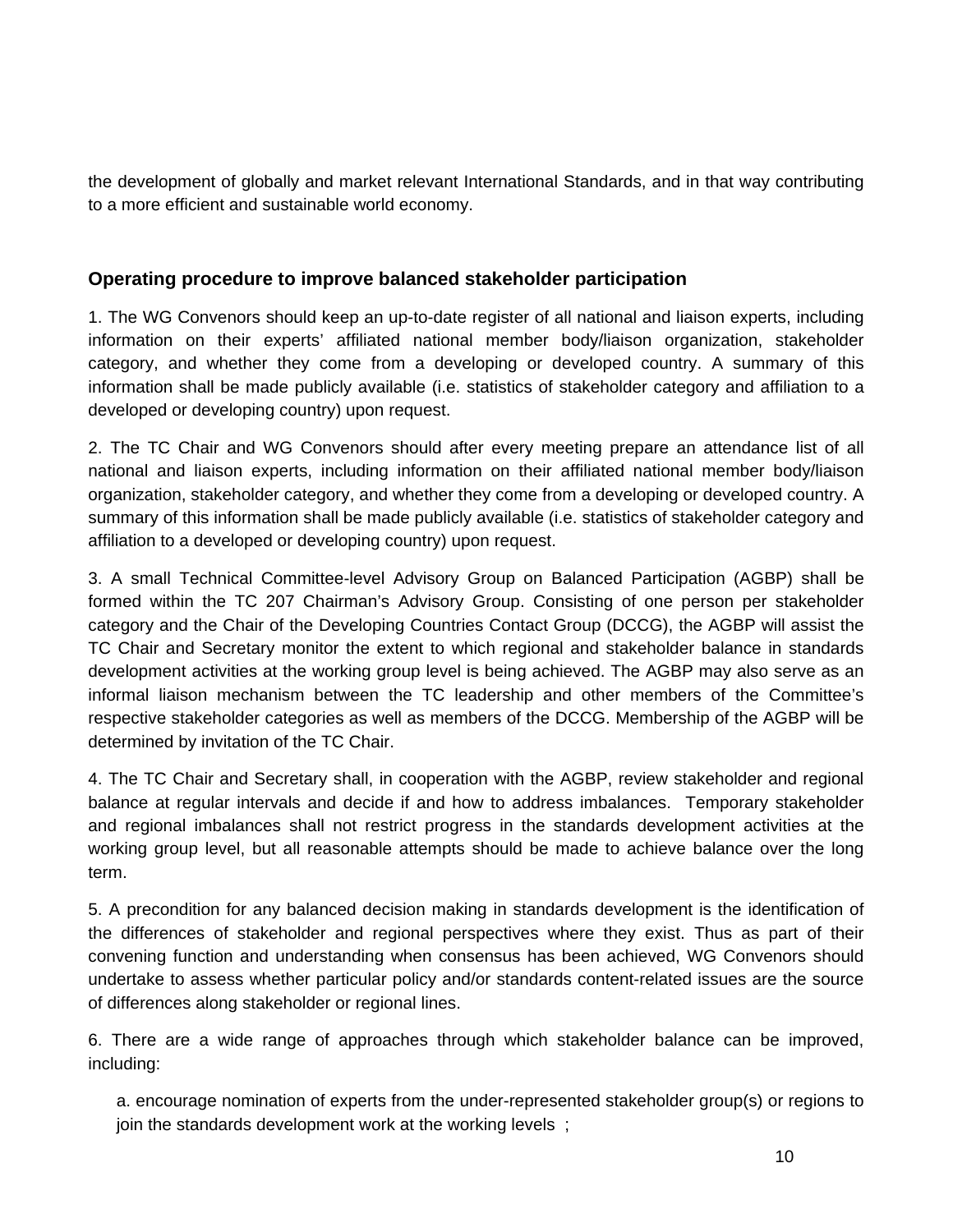b. encourage experts from the under-represented stakeholder group(s) or regions to comment on a specific issue;

c. seek input on an issue from the relevant AGBP members;

d. seek advice from other Chairs and Convenors;

e. in deciding on whether an objection is made by an important part of the concerned interests, WG Convenors should consider the balance of developed/developing country and stakeholder representation. Broadly held differences among regions and stakeholders should be given appropriate consideration in the decision making process, rather than simply relying on majority opinions of experts present. The WG Convenor's decision and its context will be recorded.

7. Resources permitting, the TC and WG Secretariats should provide administrative assistance in achieving any of the above.

#### **Operating Procedure on Liaison A and D Organizations**

#### **Process for approving liaison organizations**

1. Applications for liaison A membership for the whole TC 207 shall be submitted to the TC secretariat or to ISO CS. Applications for liaison A membership for a TC 207 subcommittee shall be submitted to the relevant SC secretariat or to ISO CS. Applications for liaison D membership for a TC or SC Working Group shall be submitted to the secretariat of the parent TC or SC or to ISO CS. The responsible secretariat will immediately notify ISO CS of each liaison application received. ISO CS will inform the responsible secretariat of each liaison application received

2. The application shall include a rationale for the establishment of both category A and D liaisons, and in particular with a detailed description of how the organization meets the acceptance criteria given in clauses 6-10 below and an indication of the stakeholder category the organization represents. In addition, the application should also indicate whether the applicant for liaison membership represents the interests of stakeholders from developed countries, developing countries, or both.

3. Applicants for Category A and D liaison are initially reviewed by ISO CS to determine that the organization qualifies for registration.

Following the ISO review, the chair of TC 207 or the relevant SC shall assess all applications against the relevant criteria in clauses 6-10 below. Deficiencies may be noticed to the applicant and the applicant may amend the application. 4. When making the assessment the TC207 and SC chairs shall consult with the Advisory Group on Balanced Representation (defined in the operating procedure on ensuring balanced participation) and, where appropriate, with the relevant WG convenor.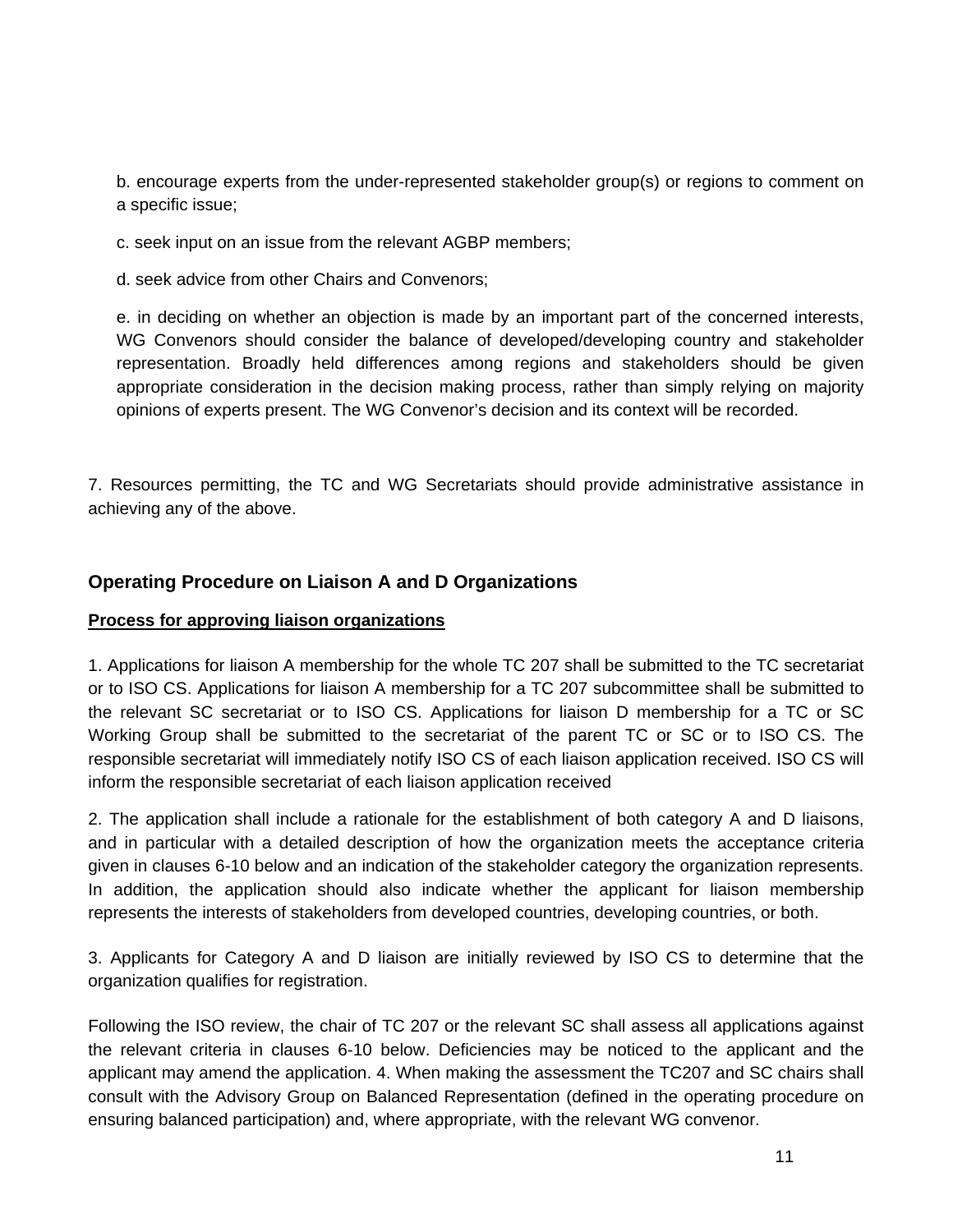5. Category A liaisons are established by the ISO Chief Executive Officer in consultation with the secretariat of the technical committee or subcommittee concerned. A ballot shall be conducted among the P-members including a recommendation by the chair for a vote of Approval or Disapproval. ISO CS shall be informed of the ballot results.

All final decisions on approval of applications for liaison D are made by the ISO TMB. A ballot shall be conducted of the P-members including a recommendation by the chair for a vote of Approval or Disapproval. The ballot results will be communicated to the TMB. (Note: This process may be outside of the current Directives; if so, it would need TMB approval.)

#### **Criteria to be considered when reviewing applications for Liaison status**

6. Liaison organizations must be legally incorporated.

7. The liaison organization shall be international or broadly based regional organizations working or interested in similar or related fields as the TC, SC or WG with which that liaison is sought.

8. The liaison organization shall have a sufficient degree of representativity within its defined area of competence within a sector or sub sector of the relevant technical or industrial field.

9. The application should state that the expert(s) representing the liaison organization have sufficient degree of authority to speak on behalf of the organization, and there are formal internal consultation processes in place to ensure there is organizational support of the positions taken by the representative(s).

10. In making ballot recommendations on applications for liaison status, the TC or SC chair should seek to ensure that the addition of another liaison organization does not negatively impact the stakeholder and geographic balance of experts and observers in the TC, SCs or WGs.

#### **Information on Liaison Organizations**

11. The TC and/or SC secretariat shall make available to their members:

a. all new applications for liaison membership, including all information submitted in support of the application;

b. the TC or SC chair recommendation to accept or not the application based on a determination as to whether application criteria have been satisfactorily met;

c. results of P-member ballots by the TC or relevant SC on each application,

d. results of TMB decisions on the approval of D-liaison applications, and